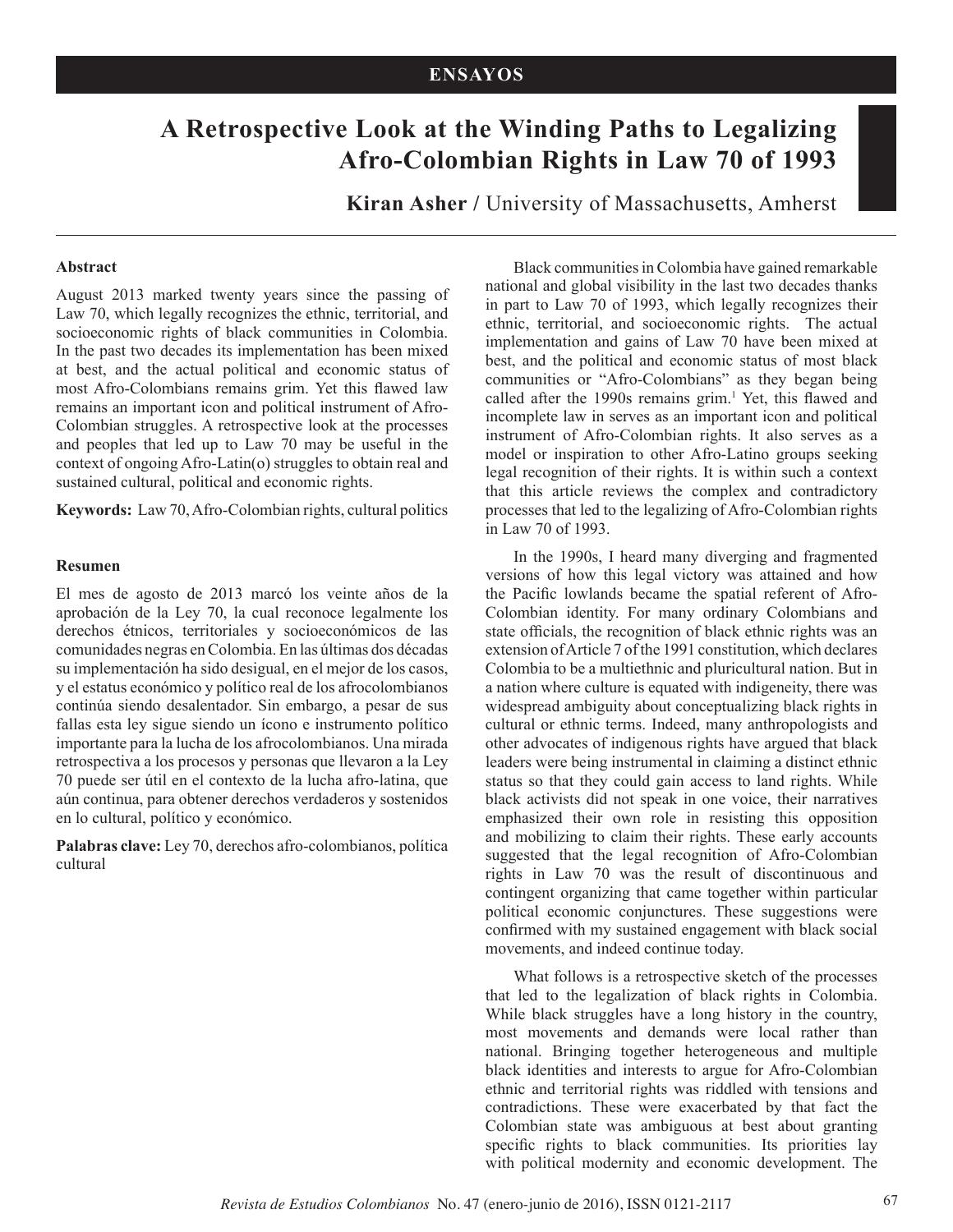logic of these imperatives was then threaded through the struggle for black rights and was often anchored by the very forces that resisted them. A retrospective look at the Afro-Colombian efforts may help us to better understand the complex interconnections between cultural politics and global political economy, while steering us clear of binary explanations of contemporary Afro-Latin American struggles that romanticize resistance or reduce it to structural effects.

## **1. Transitory Article 55: A Dubious Recognition and an Afterthought**

One of the many paradoxes of blackness in modern Latin America is its present absence. Afro-descendent peoples tend to be "invisible" in popular and official imaginaries, even as they are subject to various forms of racial discrimination. Blackness remains symbolically and materially constitutive of the nation, yet denied. Why this is so is linked to the complex interaction of a number of factors—histories of nationalism, the perception of blacks and blackness within prevailing ideologies of "race" and culture, and the structures and dynamics of political economy (Leys Stepan 1991, Appelbaum 2003, Applebaum et al. 2003, Sanders 2004, Cárdenas 2010). At the end of the  $20<sup>th</sup>$  century, the configurations of these interactions shifted in ways that were particular key for the visibility and meanings of blackness in the continent.

In Colombia, which has the second largest black population in the continent (after Brazil), the interaction of cultural politics and political economy took a distinct turn. In the 1980s, many Latin American nations, from Mexico to Chile, adopted political and economic reforms following the end of military regimes and debt crises. Over a dozen Latin American countries either substantially modified their constitutions or adopted new ones.<sup>2</sup> Colombia was one of them. After a long and contentious constitutional reform process, a new Constitution was ratified in 1991. The document is an ambitious political charter that aims to expand democratic participation, strengthen civil society, decentralize elite-dominated political administration, and promote economic growth and development.

Ethnic and cultural issues were not a part of the constitutional reform agenda initially. But the presence of indigenous representatives in the Constituent Assembly and discussions about the changing nature and meaning of national identity and citizenship led to the inclusion of Article 7 in the new Constitution. Under Article 7, the state recognizes and protects the ethnic and cultural diversity of the nation. But this official multiculturalism played out differently for indigenous versus black communities. This is because of a variety of different reasons key among them was the different nationalist ideologies governing "culture"

versus "race". For example, since colonial times indigenous peoples have been perceived as culturally distinct entities, whereas black communities are discriminated against or exoticized because of their "racial difference," but not considered sufficiently distinct from Colombia's *mestizo* population. These differences have had major implications for land rights.

Its indigenous groups were promised expanded control over their communal lands, and administrative autonomy in judicial decisions, finances, and development policy. There was only one reference to black rights in the 1991 constitution, and it is in a cryptic and ambiguously worded Transitory Article (AT 55). AT 55 notes that the need for a timely adoption of a law recognizing

> the collective property rights of black communities that have inhabited the empty lands [*tierras baldías*] in the rural riparian zones of the Pacific coast, in accordance with their traditional production practices [and establishing] mechanisms for the protection of the cultural identity and rights of these communities, and to promote their economic and social development. (Republic of Colombia 1991)

The tellingly misnamed "empty lands" in question are Colombia's Pacific lowlands, geographically the largest area of black culture (Afro-Colombian communities make up 90% of the region's population) in the country. Part of the Chocó biogeographic region, the lowlands extend 1,300 kilometers from southern Panama to northern Ecuador along the Pacific coast. A global biodiversity "hot spot," the region is also home to a variety of ecosystems (coral reefs, mangroves, rock and sandy beaches, coastal forests, highand lowland tropical moist forests) and a myriad of plant and animal species, many endemic.

At first glance, the granting of collective land titles seemed at odds with global, Latin American, and indeed national trends, all emphatically in the direction of privatization. But it soon became clear that collective land rights for black communities were marginal to the state's agenda. A quick perusal of the National Planning Department's report (1992) for the region revealed that its natural resources—timber, gold, platinum, silver, oil, and natural gas—that were at the forefront of economic development and modernization plans. Colombia wanted to usher in a new era of political economy and resource-rich areas such as the Amazon and the Pacific were key to this endeavor. Given the 1991 Constitution call for the protection of Colombia's environment, the diverse and fragile ecosystems of these regions were also the focus of extensive biodiversity conservation measures. However, the environmental conservation was conceptualized as instrumental for future economic development. Black ethnic and territorial rights were an afterthought at best. So to understand how AT 55 made it into the new constitution requires a sense of two sets of issues. One, the role of race and culture in Colombian nationalism, and two, the intersection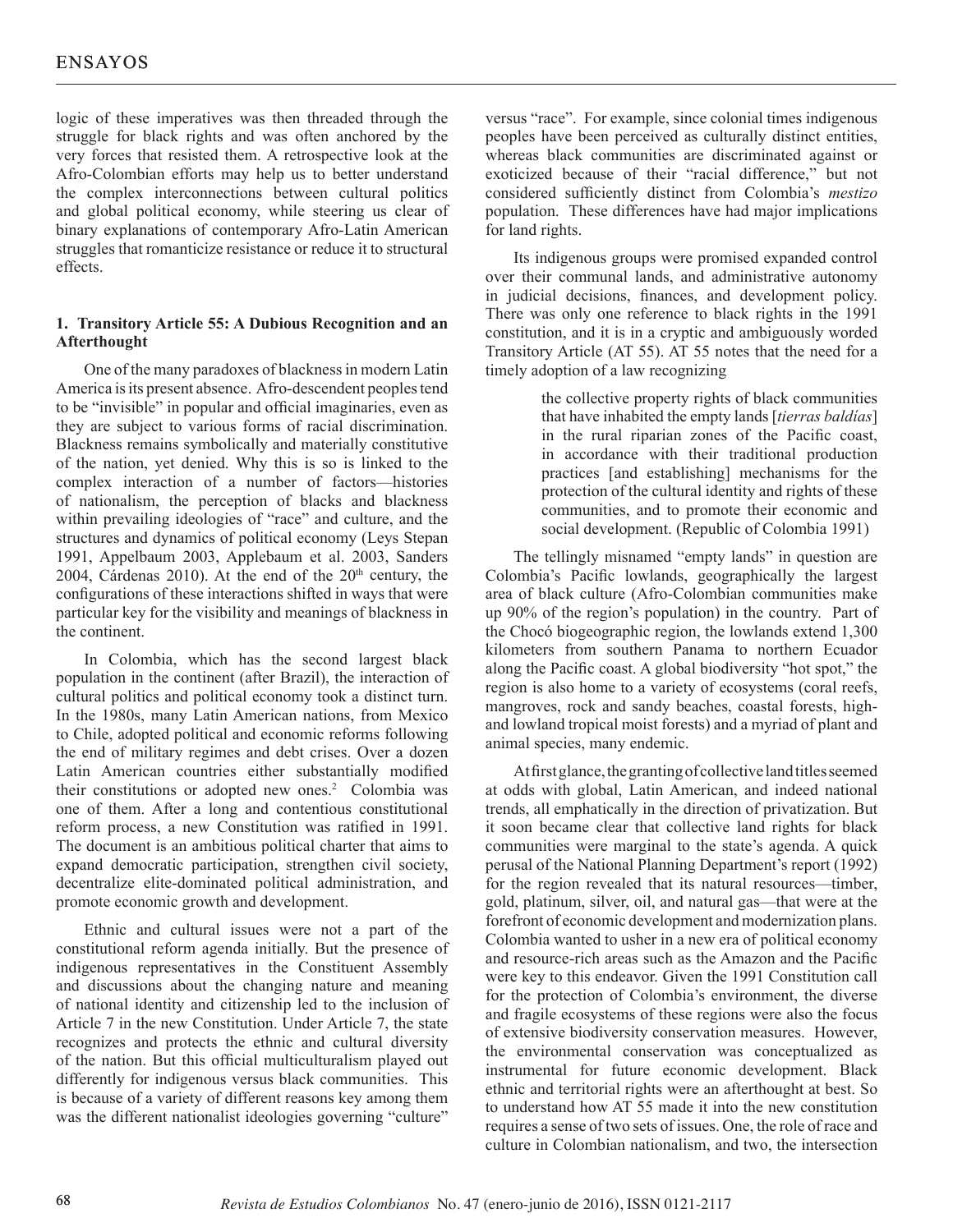of geography, demography, and political economy in the Pacific region. The former has been discussed at length elsewhere (Wade 1993a, Friedemann and Arocha 1995, Whitten and Torres 1998, Asher 2009). For that reason and because of the exigencies of space, I focus on the latter. Suffice it to note that until the end of the 20<sup>th</sup> century, blacks communities had no special land rights. Nor were they considered a culturally distinct group either legally or in the national imagination.

## **2. Geography, Demography, and Political Economy in the Pacific Region**

In addition to a substantial representation in the Colombian metropolises (Bogotá, Medellín and Cali), there are six regions of important black presence in Colombia: the Atlantic/Caribbean coast; the Magdalena river valley, the Cauca and Patía river valleys in the Andean region; the San Andrés and Providencia archipelagos; and the rural riparian zones of the Pacific Littoral.

As noted previously, the latter region is the largest contiguous area of black presence in Colombia. As such, it has played a crucial role in shaping notions of Afro-Colombian identity. In the colonial era, Spanish invaders decimated or dislodged the vast majority of the region's indigenous inhabitants, replacing them with African slaves brought to work in the gold mines. Through the collapse of Spanish rule in 1810 and the arrival of manumission in 1851, blacks and the surviving indigenous peoples formed the backbone of the region's political economy.

Escaped and freed blacks continued to arrive and settle in the Pacific lowlands throughout the nineteenth century. Alongside Embera and Waunana Indians, these newcomers farmed, fished, hunted, mined, logged, and engaged in other subsistence activities. Over decades, culturally vibrant black settlements developed along the extensive river valleys and the littoral. Yet the Pacific remained subject to capitalist economic forces. Particularly transformative were the various boom-and-bust cycles of resource extraction. Both forest products (timber, rubber, tagua, etc.) and minerals (gold, platinum, silver) provided lucrative trades for outsiders (Friedemann and Arocha 1986, Whitten 1986, West 1957).

Under Law 2 of 1959, vast areas of the country, including extensive swathes of the Chocó, were declared state forest reserves and *tierras baldías* (empty or uninhabited lands). While the Chocoan Indians had a semblance of control over their communally-owned *resguardos*, blacks inhabitants of these rural zones became *de facto* squatters or *colonos*. The Pacific economic "frontier," at the geographic and economic periphery of the Andean centers of commerce, also became the focus of major development interventions in the 1950s. As I discuss below, these interventions intensified following Colombia's "economic opening" in the 1980s, and the neoliberal reforms ushered in by the 1991 Constitution. While Afro-Colombian communities were not explicit targets of these interventions, their mere presence required that the state do something beyond the longstanding habit of neglect. Moreover, given their own ambitions, these communities became central actors in the unfolding drama in the region.

While there are significant black communities in all four Pacific departments, only Chocó has a black majority (in the other three, nonblacks in the interior outnumber coastal blacks). Since the middle of the twentieth century, a black elite based in Chocó's capital, Quibdó, began dominating the department's political administration, including CODECHOCO, the Chocó Regional Development Corporation. Rural communities and other poor groups remained on the margins of this patron-client system of politics and were exploited within the parameters of an extractive economy. In the 1980s, the precarious livelihood of black peasants came under increased pressure as CODECHOCO handed large concessions to private logging and mining firms. With the help of the Catholic Church, black peasants in the Atrato region organized to contest these giveaways (Arocha 1994, Pardo 1998, Wade 1995). It was during this period that ACIA (*Asociación Campesina Integral de Río Atrato*, the United Peasant Association of the Atrato River) emerged as one the largest associations of black peasants in the Chocó. Their emergence coincided with the launching of several forestry and "sustainable" resource management initiatives under the Forestry Action Plan for Colombia (PAFC, *Plan de* sustainable resource use and integrated rural development *Acción Forestal para Colombia*). As the acronym of the plan indicates, these projects meant to address deforestation and land degradation problems in the region by promoting "sustainble development" with the help of groups such as ACIA.

In the 1980s, ACIA members consulted with OREWA (the regional organization of the Embera Indians), which had been working to gain and expand control over their communal *resguardos* since the 1970s. Agudelo (2001) argues that ACIA's earlier claims for property were classical peasant demands for land, though they were couched in terms of access to forests for collective logging and other uses. However, these claims were largely unsuccessful and ACIA refined its strategies. Probably inspired by their alliance with OREWA, ACIA henceforth couched its claims in ethnic and environmental terms: language, which would become increasingly significant in the ensuing black struggles.

First, ACIA argued that according to International Labor Organization accords on the rights of ethnic minorities, black communities had the right to use, manage, and collectively own the lands they occupied. Unlike indigenous communities, they could not make claims to originary rights over this land. However, as one ACIA member I spoke to in 1995 told me, the black communities had rights to land *por transcendencia;* that is, as a consequence of having settled and lived in the region for almost 500 years.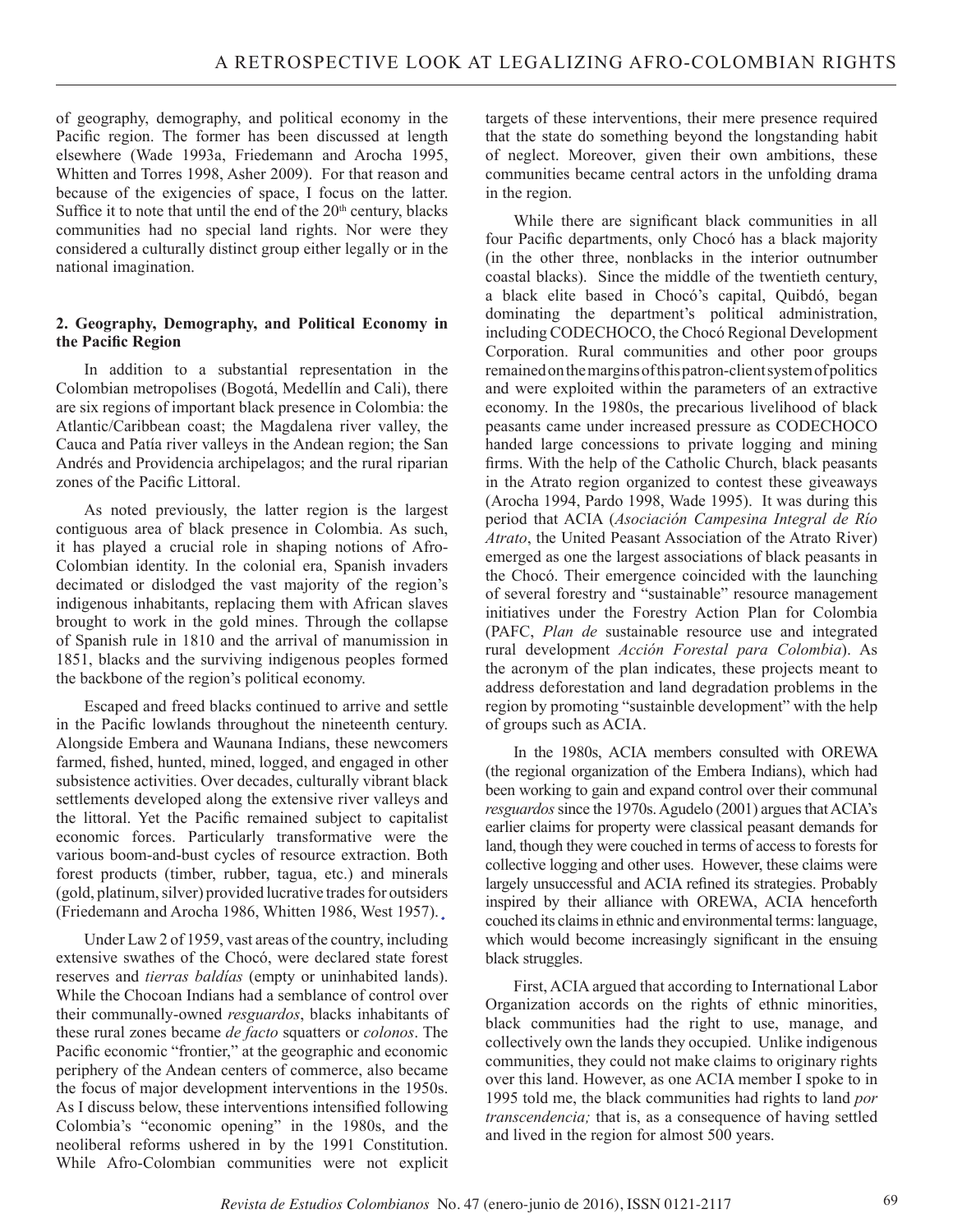Second, they linked their land claims to the state's prevailing policies to promote "sustainable development" in the Pacific region. ACIA members argued that the economic or subsistence livelihood strategies of black communities were environmentally friendly and that granting them land and resource rights (as opposed to concessions to private firms) would aid the state's mandate to promote sustainable development. Officials involved in the PAFC projects attested that local communities engaged in "ecologically sustainable" forestry practices, and supported ACIA's proposal for land ownership and communal resource management. ACIA members also argued that their economic practices were based on the specificities of black cultural and social life. Thus, they added a social component to sustainable use and management arguments that had heretofore focused on technical (ecological and later economic) aspects of resource use.

ACIA's efforts bore mixed fruits. ACIA members were not granted land titles nor were their ethnic claims recognized. However, federal officials reiterated the ban on commercial logging. Despite these guarantees, commercial logging operations in the region continued. In response, these groups began broadening their base and joined popular organizations such as Quibdo's *Organización de Barrios Populares y Comunidades Negras del Chocó* (OBAPO, the Organization of People's Neighborhoods and Black Communities of the Chocó) to draw attention to the neglect of poor black communities and gain visibility for their social and economic struggles.

In 1989, black peasant associations and indigenous groups organized a biethnic meeting in the region. According to Pardo (1998), a proposal to establish an immense biethnic territory in the lower San Juan region was aired at this meeting for the first time. While no such territory was established, the meeting provided ACIA with yet another opportunity to broaden its alliances. Such encounters, impelled by the deepening land struggles in the northern Chocó, often served to unite the efforts of previously disparate groups. The immediate aims of these groups were not met, yet such activism was a crucial precursor to the eventual AT 55 debate.

## **3. How AT 55 Becomes a Part of the 1991 Constitution**

While arising from specific socioeconomic conditions in the northern Chocó, the struggles of ACIA and other peasant groups were not aberrations. From independence forward, Colombian political history is marked by a series of violent conflicts and a multitude of protests against the inability of the Colombian government to meet people's basic needs. Ruling elites (from both political parties) were not interested in sharing power with the poor and ignored their concerns (Palacios 2006). The rural poor were particularly marginalized and poor rural dwellers became targets of political violence during the decade of La Violencia (1948-

1958). The Pacific region remained on the margins of this particular wave of armed violence and the guerilla activities that emerged subsequently (in the 1960s). Nonetheless, the poor in the Pacific suffered from state neglect. Neither the state's half-hearted land reforms policies in the 1960s nor its agricultural modernization measures (both undertaken in the middle of the  $20<sup>th</sup>$  century, in the 1960s) significantly benefitted poor rural communities in the Pacific. Black and indigenous groups were among those who protested against this neglect and were active in varying degrees in the National Association of Peasant Producers (ANUC). For these groups, poverty combined with ethnic or racial difference to magnify their marginalization, albeit in different ways. Since the 1970s, various indigenous organizations and movements arose to assert cultural and territorial rights (Findji 1992, Gros 1991, Jackson 2002, Dover and Rappaport 1996). Black groups also organized around their particular concerns.

The constitutional reform process that began in the late 1980s was a response to both accelerating violence, and increasing socioeconomic and political marginalization of large sectors of the populace. The reform process involved grappling with many issues—yet another peace accord including the complex and incomplete process of demobilizing guerilla and other armed groups, economic opening, environmental conservation, restructuring the state, reconstituting civil society, changing notions of citizenship and national culture. A National Constituent Assembly was elected to change the constitution and help usher in a more peaceful national era where the needs of all Colombians would be met. Numerous peasant and ancestral groups, including Afro-Colombians, also brought their concerns to this forum. They articulated their claims in terms of territory and administrative autonomy and linked them to concerns over environmental conservation and cultural rights (which were fast becoming part of development lexicons).

There is little evidence that ethnic or cultural rights appeared on the Constituent Assembly's list of concerns before black and indigenous activism pressed the organization for their inclusion—from the outside, during the Constituent Assembly elections, and later as a result of indigenous representation within it. Whether forced or reluctantly persuaded to consider ethnic rights, the initial response of the Constituent Assembly was to attempt to address them (and particularly black rights) as a subset of its modernizing, state-building project via an extension of citizenship rights (Agudelo 2001:12). Indeed the Colombian state revealed a marked preference for assimilating the rights of black communities within its neoliberal economic agenda, principally through the delineation of property rights. Rather than claim what most considered an unhealthy compromise, black groups from the rural Pacific steered a complex obstacle course to push for territorial and administrative autonomy along the lines of what was being discussed for indigenous groups.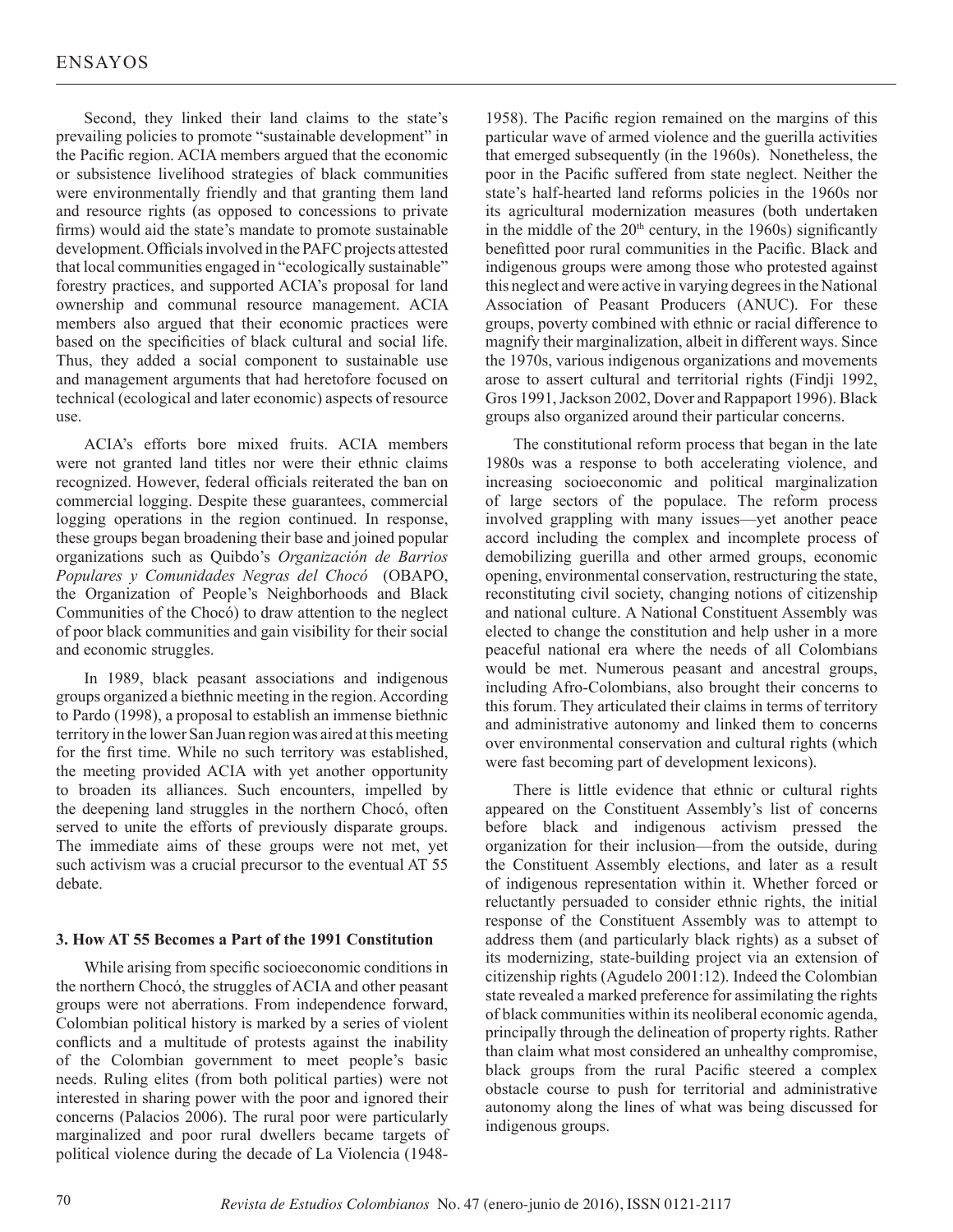Afro-Colombians have a long history of organized resistance (Wade 1993b, 1995; Villa 2001). But before the 1990s most black groups in modern Colombia were local rather than national in orientation. In the 1970s and 1980s urban blacks formed study and research groups, as well as small professional foundations (Rosero 1993). Among the oldest and most well known of such groups was the *Movimiento Nacional Cimarrón,* which emerged from a radical leftist study group. Led by longtime member Juan de Dios Mosquera, Cimarrón focused on fighting discrimination and oppression amongst blacks as marginalized groups.

Cimarrón had international alliances with other black struggles, such as the anti-apartheid movement in South Africa, civil rights efforts in North America, and *negritude* movements in the Caribbean and Francophone Africa. Thus, it gave Afro-Colombian issues a new visibility overseas. Within Colombia, Cimarrón attracted a small following among youth or cultural groups in urban centers (Wade 1995, Rosero 1993). But in rural areas, where black communities traditionally organized around specific labor and social activities, Cimarrón's discourse of international black solidarity and universal human rights had little resonance. Black peasants, including women producers, were more likely to be part of cooperatives initiated by state-sponsored development programs than to be aligned with political activists, regardless of ethnic focus.

Since the mid-1980s, black identity and practices were also becoming the foci of cultural revindication and celebration among various black communities but not yet a political force. For example, since 1986 the Cali-based NGO Fundación Habla/Scribe had been running innovative literacy campaigns in the Pacific such as the *Gente Entintada* (literally "people stained with ink") project in which participants were trained to use block printing techniques to record and retell oral histories. According to Fundación Habla/Scribe's director Alberto Gaono, the NGO did not engage in "adult literacy" or teach community organizing. Rather they trained community members to use various media and communication tools—producing low cost radio programs, using videography, or simple printing and publishing techniques— which the communities then used to organize themselves around issues that were important to them. Fundación Habla/Scribe's training among youth, women, students, peasants, etc. helped these groups to organize around cultural and community issues.

During the constitutional reform process, Afro-Colombian leaders and activists sought to unite such disparate black groups into new national-level coalitions. In Chocó, OBAPO mobilized Quibdó shanty-dwellers and several coastal communities. In the southwestern Pacific, a group of students and intellectuals (many with prior links to Cimarrón) from Buenaventura, Guapi, and Tumaco began linking the struggle against socioeconomic inequalities and racial discrimination with work on recognition of black identity and cultural practices. These intellectual activists began mobilizing peasants, artisanal fisherfolks, loggers, and miners living along the Anchicaya, Naya, and Cajambre rivers of coastal Valle del Cauca. Several activists from the Atlantic coast and Bogotá joined this group from Valle del Cauca, Cauca, and Nariño, and collectively called themselves the *Organizaciones de Comunidades Negras* (OCN, the Organization of Black Communities). While mobilizing rural communities in the Pacific, OCN members began developing a different understanding of Afro-Colombian reality and a new vision for a national black movement within the context of the political and economic changes that were sweeping the country. The OCN's political vision was also influenced by intellectual debates about the role of culture and cultural politics in contesting development and state power (Grueso et al. 1995).

Among the rural, riverine communities of the Pacific Littoral there was a proliferation of new peasant associations, even as older organizations expanded their reach. Along with ACIA, OBAPO, and Cimarrón, the OCN was a nucleus around which Afro-Colombians rallied. Even black politicians linked to the two main political parties came together for workshops and seminars to discuss the needs and interests of Afro-Colombian communities. This too was an unusual development. Although political offices in the Chocó were occupied by black or mulatto politicians since the 1950s, they had heretofore shown little interest in black resistance and protest. Rather as Wade (1993a) details, Chocoan politics are marked by clientelist struggles for black votes and for meager resources such as education and access to bureaucratic and political posts. At the local, municipal, and regional levels, various NGOs and the Catholic Church (which had long enjoyed an important presence in the region) played key roles in rallying communities.

In the wake of the constitutional reform process Afro-Colombians organized in unprecedented numbers. But there was no consensus regarding the parameters of black rights, nor any common strategy for framing black demands on the national stage. Chocoan proposals were couched in ethnic terms but centered on demands for land ownership and resource control; in this way they hoped to increase community influence in political and developmental circles that were long dominated by black elites in Quibdó. While not necessarily allies, urban groups and black politicians argued for anti-discrimination and anti-racist policies to specify socioeconomic and political equality for Afro-Colombians.

In contrast to both factions, a broader vision of black rights was articulated by the Organization of Black Communities (OCN), a loose coalition of activists and intellectuals from three southern coastal Pacific states (Valle del Cauca, Cauca, and Nariño). Several key individuals and interest groups from Bogotá and the Departments of Atlántico and Antioquia were also part of the OCN. The OCN proposal centered on two related issues: first, respect for black difference and recognition of culturally-based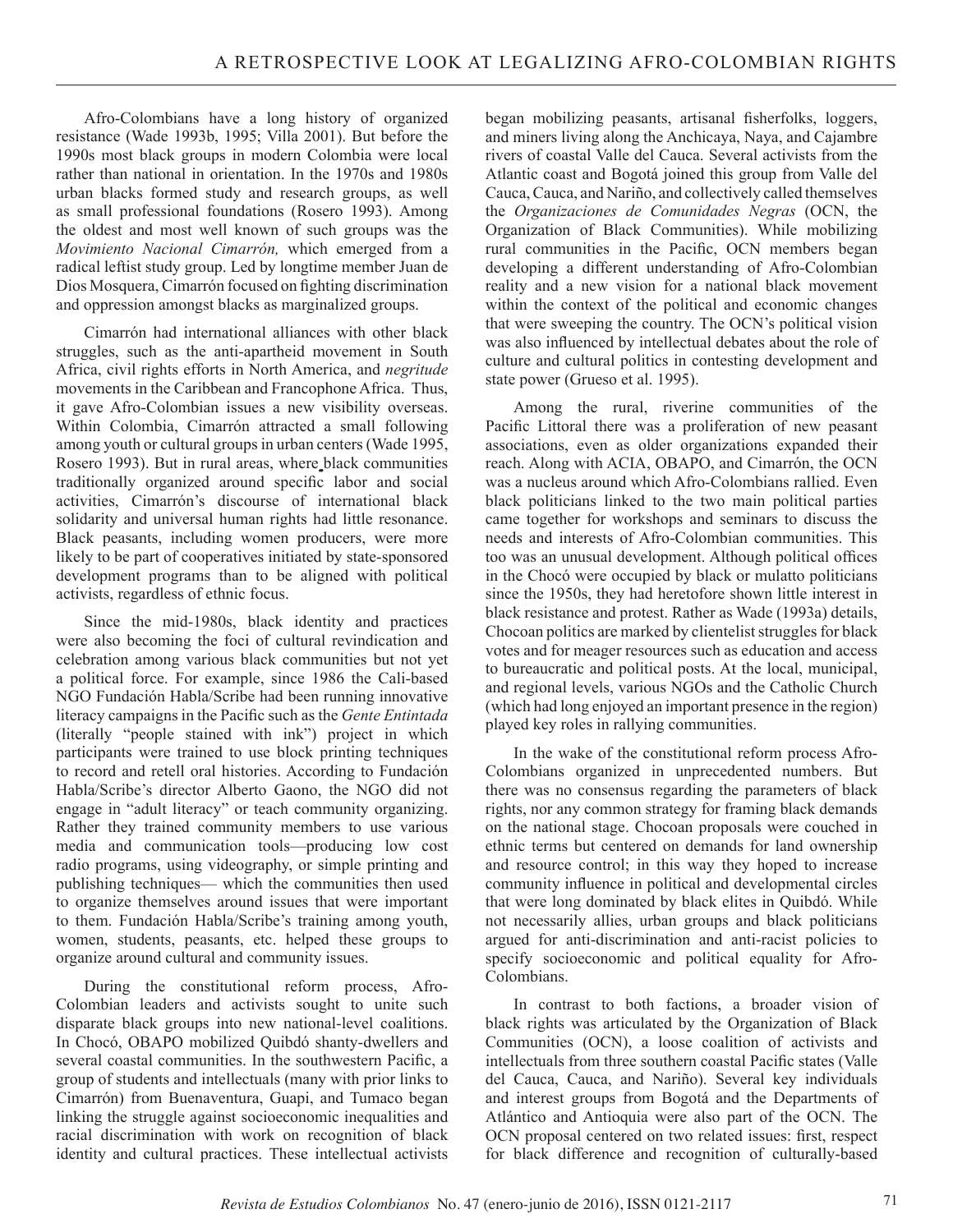economic practices of production, and, second, territorial control (rather than land titles) over their Pacific homeland. Despite these differences, the loosely aligned black factions put forward two candidates for election to the National Constituent Assembly, the body that was to frame or draft the new constitution. One was the OCN's Carlos Rosero from Buenaventura; the other was Cimarrón's Juan de Dios Mosquera. Many other black candidates appeared on the ticket for the seventy-member Constituent Assembly. Most were linked to the Liberal party and had not participated in grassroots mobilizations among black communities. However, during the Constituent Assembly elections of 1990, a slim majority of the black vote went to two indigenous representatives: Francisco Rojas Birry, an Emberá Indian from the Chocó region; and Lorenzo Muelas, a Guambiano from the highlands of the Cauca state.

This was not as startling an outcome as it might appear. The Constituent Assembly was a unique legislative body in Colombia in that it was the first to include representatives from indigenous, religious, and political minorities.<sup>3</sup> According to Arocha (1992) and Wade (1995), the black vote was split because indigenous representatives were seen to have more political experience, and hence a better chance of defending black interests in the framing of the new constitution.

In 1990, several national meetings were held among various black sectors with the aim of developing and presenting a united proposal for black rights to the Constituent Assembly. At a meeting in Cali, a National Coordinator for Black Communities was formed to work on such a proposal (Arocha 1994, Grueso et al*.* 1998). However, the fledging Coordinator for Black Communities could not accommodate the vast differences in experiences, agendas, interests, and strategies among the various black sectors and remained riddled with internal divisions. According to Agudelo (2005), ACIA and the rural contingent from the Chocó were suspicious of urban, intellectual activists and it was at the Cali meeting that the Siglo XXI group became the OCN.

Afro-Colombian activists eventually came up with proposals for ethnic and territorial rights for black communities and put them forward to the Constituent Assembly. However, proposals for black rights framed in ethnic terms were met with hostility by Constituent Assembly members (Arocha 1994; Grueso et al, 1998; Wade 1995). The expansion of ethnic and cultural rights was a contentious one from the outset. Many Constituent Assembly members were deeply uncertain about the granting of such rights to indigenous people. Widening the discussion to encompass Afro-Colombian demands only enhanced their doubts.

As part of the Constituent Assembly's Subcommision on Equality and Ethnic Rights, the indigenous delegates did attempt to broaden discussions about the meaning of ethnicity, culture, and national citizenship. But the Subcommission's proposals were ignored, and as a consequence the term "ethnic" remained synonymous with "indigenous." Subsequently, the issue of black rights was conspicuously absent in the initial roundtables discussions to draft a new constitution (Arocha 1992, 1994; Wade 1995).

Black mobilizing intensified in light of what many considered willful neglect. A massive telegraph campaign was launched to urge the President Gaviria to support black demands: 25,000 telegraphs were sent to President César Gaviria urging ratification of a black law. To add visibility to black struggles, activists organized several strikes and peaceful protests, including the takeover of mayors' offices in Quibdó and Pie de Pato in the Chocó, and of the Haitian embassy in Bogotá (Agudelo 2001, Arocha 1994). At local and regional levels, black groups engaged in extensive conversations about the meaning of black identity and rights. Many of the participants later became representatives of the Congress-appointed special commission for black communities, which was established after 1991.

Concurrent with these efforts, discussions raged within both the Subcommision and the wider Constituent Assembly regarding the ideological and practical implications of "multiethnicity" for cultural groups, other social actors, the state, and the constitutional reform process itself. Especially bitter debates ensued in the Subcommission over the definition of "ethnic groups" and the granting of territorial rights to Colombian blacks. Some members of the Constituent Assembly argued that only indigenous people were ethnically "different" and thus deserving of territorial, historical, and cultural rights. Afro-Colombians did not have the recognizable markers of "difference"—language, costumes, or religion—that distinguished indigenous communities. Their perceived or real assimilation into mainstream Colombian society, fraught as it had always been with discrimination and resistance from white Colombians, was now held up as the very reason they could not be afforded special rights.

Yet, after much stalling, objection, and evasion, Article 7 was included in the Constitution. It declares the multiethnic and pluricultural nature of the Colombian state and allows for a broader concept of "citizen," by virtue of which ethnic groups have the right to govern themselves according to their own cultural criteria (Dover and Rappaport 1996). As a result of black lobbying, the Subcommision also came up with a document aimed at doing away with the practice of equating "ethnic" with "indigenous." Amid these debates Rojas Birry and Orlando Fals Borda consulted with various black leaders, and in conjunction with other delegates drafted a proposal for black rights. Lorenzo Muelas presented this draft to the Constituent Assembly. At the last hour—and only when Muelas and others threatened to refrain from approving the constitution—the proposal was accepted.

Under the new constitution, indigenous groups were granted greater administrative, financial, and territorial autonomy through the proposed creation of special jurisdictional units termed *Entidades Territoriales Indígenas* (ETIs, Indigenous Territorial Units). Special rights for black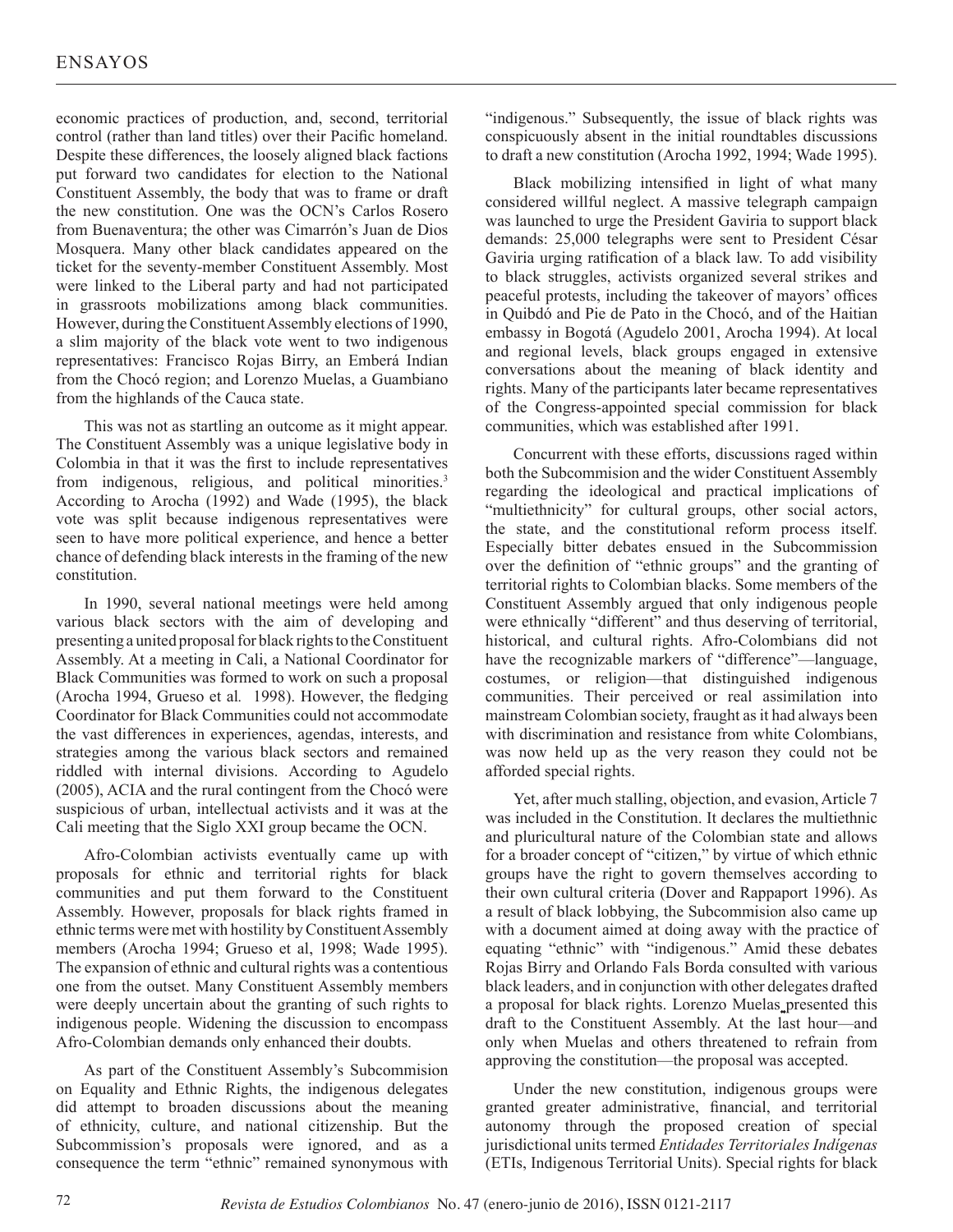communities were stipulated under the brief and ambiguously worded *Artículo Transitorio 55* (AT 55, Transitory Article 55). AT 55 charged Congress to appoint a commission the Special Commission for Black Communities (CECN, *Comisión Especial para las Comunidades Negras*) to study the circumstances of black communities and to draft a law to grant all such communities in the *tierras baldías* of the Pacific zone rights to collective titles to their lands. The Special Commission was charged with drafting a law for black communities within two years, by July 1993. According to the tenets of AT 55, this proposed law would also establish mechanisms to protect black cultural identity and promote socioeconomic development among black communities in the Pacific, and those living under similar conditions in other parts of the country. Nevertheless, the focus on cultural rights and socioeconomic development, and the concerns of blacks living in other parts of the country, remained secondary to the issue of clarifying property rights for black communities living in the rural Pacific.

## **4. The Long, Winding Road from AT 55 to Law 70**

Law 70, the stipulated two-year successor to AT 55, was passed in August 1993—just slightly late. From 1991 to 1993, mobilization to turn the transitory article into law intensified at two levels: among black sectors, and between black sectors and the state. In July 1992, the first *Asamblea Nacional de Comunidades Negras* (the National Conference of Black Communities), was held in Tumaco, Nariño, in another attempt to form a broad, unified black coalition. Representatives came to Tumaco from all over the Pacific, as well as from other areas of black concentration. A stated aim of the Asamblea was to lay the groundwork for a black law, which expanded the mandate of AT 55 to recognize and include the rights of diverse black communities, not just those along the Pacific rivers.

But this is as far as the agreement went. Beyond it, divisions among the communities revealed a major rift. On one side, were those who saw a law for black communities primarily as a means for obtaining extended political participation and equality within established institutions. On the other, were the southwestern factions, who wanted to go beyond electoral participation and equality in state institutions to draft a proposal, which built on AT 55's stipulation of traditional, collective land rights. The OCN in particular aimed to build on the momentum of black grassroots mobilization to redefine the terms of political power and economic development in the Pacific region. The OCN's objective was to propose culturally–appropriate models of politics and development from an "ethnocultural" perspective with the Pacific region as the territorial fulcrum, and the "everyday practices of black communities" providing the cultural base from which to construct these alternatives. According to Grueso (1998), the OCN wanted to emphasize the importance of "… maintaining social control of territory and natural resources as a precondition for survival, recreation, and strengthening of culture" (200).

The dynamics within the Special Commission were similarly riddled with conflict. The Special Commission got off to a late and rocky start due to government foot dragging, lack of communication, and misunderstandings—both between members and between the Special Commission and the wider black activist community. One challenge was interfacing with the state. Until 1991, black groups had funded the mobilization process with "soft" money from the Church and various non-governmental entities. After AT 55 there was a growing dependence on state funds, with their predictable assortment of bureaucratic strings and roadblocks. Travel funds for black Special Commission members were over a year in being released. A lack of basic demographic information, and political maneuvers to include black politicians who had played no previous role in organizing efforts, also bogged down the Special Commission. But the most contentious elements within it were the disagreements over how to define black identity and territorial rights. It was not until August 11, 1992, that the Commission was finally established.<sup>4</sup>

Debates regarding black identity, reminiscent of those of the Subcommission on Equality and Ethnic Rights, raged within the Special Commission's Subcommittee on Ethnic and Cultural Identity. Some Commission members argued that black communities had assimilated culturally and materially into Colombian society to the point of denying their African past and therefore were not a distinct ethnic group. Others suggested that Afro-Colombianness was being falsely invented as an ethnic and cultural identity based on "racial" characteristics. Jaime Arocha, the Commission's academic delegate, strongly denounced such positions and blamed them on the tendency of Colombian scholarship and society to conflate ethnicity with indigenous identity (1994: 98). Arocha argued that the "invisibility" of black communities—despite many contributions to Colombian history, economy, and culture—was a historical wrong that needed redress. Besides, he noted the constitution's mandate was clear: the ethnic claims of black communities had full legal sanction.

The issue of territorial rights was equally contentious, with state officials and black representatives accusing each other of wanting strategic control over the economic and ecological resources of the Pacific. The OCN's proposal (inspired in part by the plan of ACIA and northern Chocó groups) was to establish a collective, biethnic Pacific territory under the control of indigenous and black communities. Like ACIA before them, the OCN claimed territorial rights over the Pacific, arguing that black communities had lived in the region for half a century and developed culturally distinct ways of living in, and relating to, their environment. Far from being uninhabited (*tierras baldías*), the Pacific region was the traditional homeland of black communities in Colombia. The OCN further argued that the ability of black communities to sustain their ethnically distinct and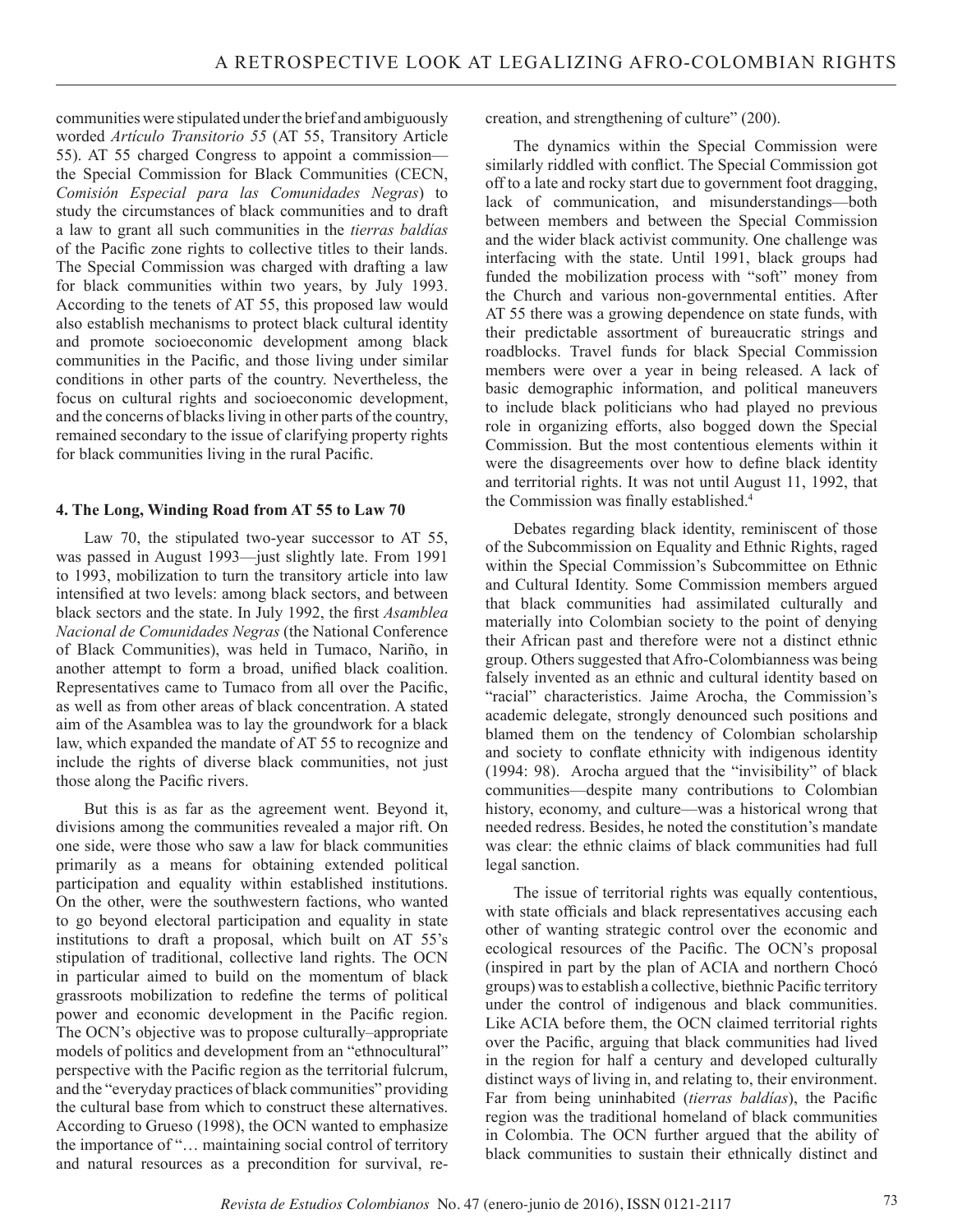ecologically sound livelihoods depended on autonomous control over land and natural resources. They held that ethnic rights for black communities were inextricably linked to a home territory where they could "be black" and live as a community.

State officials, mindful of their own development agenda for the region, opposed such an ethnic/ecological basis for territorial control. Their proposals framed the issue either as one of property rights or in terms of collective land titles with rights to "communal" or "traditional" management of only those natural resources considered necessary to meet subsistence needs. The OCN rejected such ideas. Its leadership claimed that property rights proposals were being offered by the state as a way of incorporating black communities into its broader capitalist interests in the region.

In the Special Commission, as in other fora, accommodating the heterogeneity of black identity and interests was proving difficult. A law recognizing Afro-Colombians as ethnically different found little favor among middle class blacks, for whom such notions as collective land ownership could seem backwards and discriminatory. The black position within the Special Commission became polarized between those who wanted to focus on getting all that was possible within the terms of existing laws, and those who wanted to revise laws and redefine politics to accommodate ethnic and cultural diversity.

In late 1992, over massive black activist opposition, CODECHOCO distributed logging rights to several private interests and tried to replace its regional black delegates with traditional party stalwarts. The move broke the patience of the Commission members. In a short communiqué they declared that they would resign unless the government fulfilled its obligations and sought the real participation of black communities (Arocha 1994, Wade 1995).

Meanwhile several versions of a black law were being circulated and discussed. Some of these drafts intentionally reflected the OCN's political principles.<sup>5</sup> At a second Asamblea Nacional of Black Communities held in Bogotá in May of 1993, a draft text to be carried to the government's negotiating table was revised, discussed, and approved (Grueso et al. 1998). Grueso et al. note that Piedad Córdova, the black senator from the Liberal party, received a copy of this draft—the product of immense debate and toil among black activist sectors—and presented a version of it to the Colombian Congress as her own. After another three months of negotiations and foot dragging, President Gaviria signed the draft of Law 70 on August 27, 1993.

## **5. Law 70: A means not an end**

Law 70's eight chapters and 68 articles focus on three main issues: ethnic and cultural rights, collective land ownership, and socioeconomic development. Law 70 does expand the terms of AT 55 to recognize the rights of all Afro-Colombians, but in restricted terms. These rights are modeled on the perceived realities of black communities

of the Pacific and emphasize collective property titles for groups living in rural areas and engaged in subsistence production. Moreover, black communities were not, as the OCN proposed, granted autonomous control over the Pacific region. Rather in response to their pressure, the collective titling of ethnic lands, local participation, and the preservation of traditional knowledge of natural resource management became subsidiary goals of the state's economic development and environmental conservation mandates.

The passing of Law 70 and the provisos to address black rights within the state's agenda was a time of significant victories. However, it did not unite black struggles under a single organizational umbrella. On the contrary, in the aftermath of the law's passage the differences among the various black factions became further entrenched. Mainstream black politicians capitalized on the national momentum around Afro-Colombian rights to seek support of the black electorate for their candidacy to political offices at national and regional levels. Chocoan groups asserted the primacy of ethnic and territorial rights to break into the clientelist stronghold of department politics dominated by black elites. The OCN, renamed the *Proceso de Comunidades Negras* (PCN, the Process of the Black Communities) called for an autonomous black "ethnocultural" movement and culturallyappropriate alternatives to the economic development agenda. Alongside these factions came a burgeoning of wider activism, as increasing numbers of black groups—peasants, urban squatters, women, youth groups—turned to Law 70 to stake claims on the state or draw support for specific local struggles, which were increasingly framed in ethnic terms.

But while Law 70 helped ameliorate the official invisibility regarding black identity, demography, and culture, it made little immediate difference in state policies and practices toward black communities. Even as several tenets of Law 70 began being implemented, black communities became caught in the crossfire of the accelerated armed conflict that overshadowed the region and became specific targets of violence, death, and displacement. Since the late 1990s, Afro-Colombians have been facing homelessness, an exacerbation in existing inequalities, and renewed forms of social exclusion.

## **6. Concluding Remarks**

Twenty years after the passing of Law 70, the actual gains for Afro-Colombians are mixed (Asher forthcoming). There have been important gains such as the granting of collective land titles, official Afro-Colombian representation in various government entities, inclusion of black culture and history in education curricula, among others. But there are been many setbacks. There is continued ambiguity about recognizing black ethnic and territorial rights, and black communities suffer from renewed forms of racism, discrimination and exclusion. Various attempts have been made to roll back Law 70 and black communities are continually displaced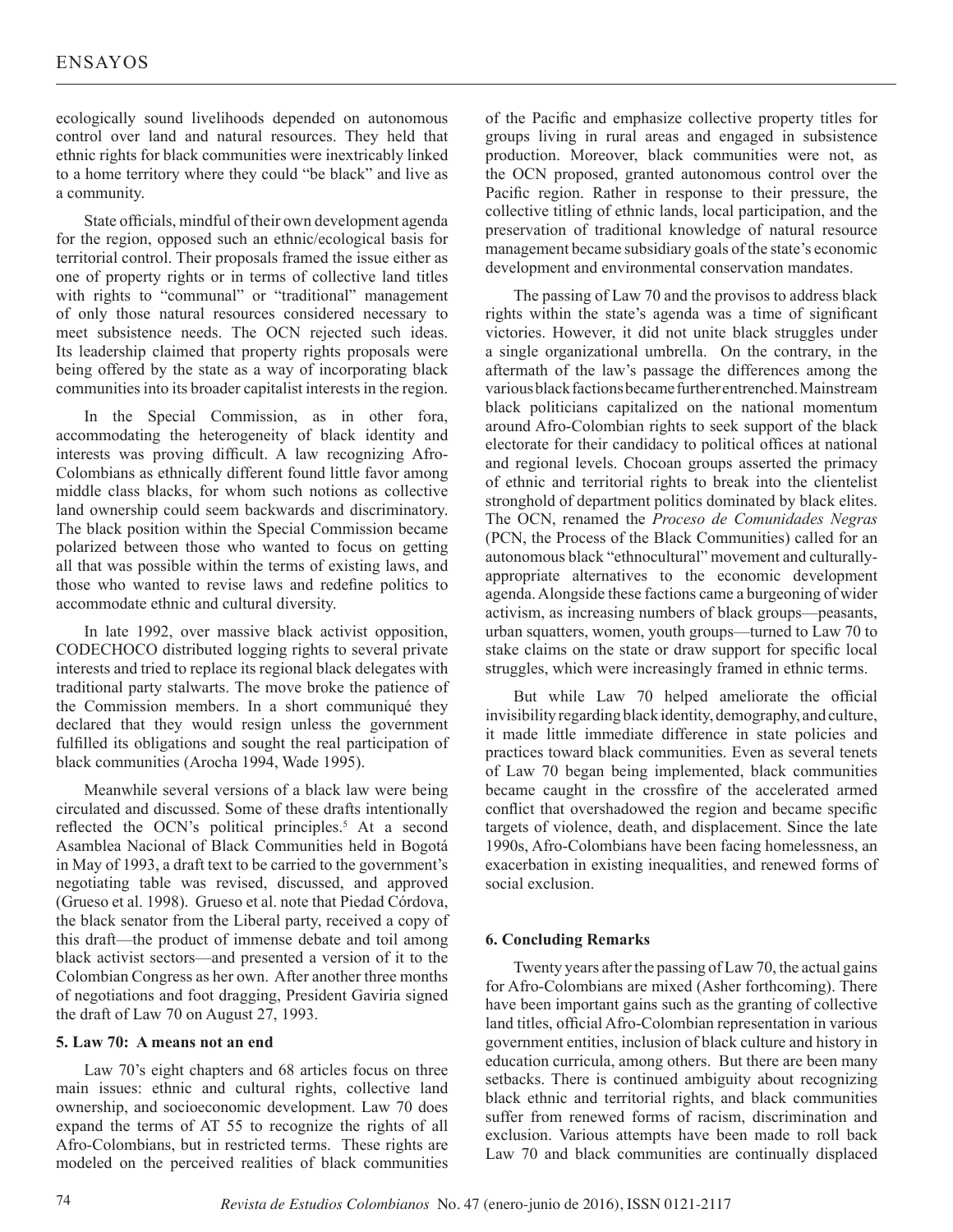from their land even when it is titled. The state, forces of private neoliberal growth and armed actors of many stripes are now entrenched in the region. This means expanding infrastructure projects and "land grabbing" for oil palm plantations, mining or growing illicit crops. Within this context Afro-Colombian activists and Afro-Colombian women in particular face high rates of gruesome death, especially in Buenaventura.

Black struggles in Colombia continue at multiple fronts including with international allies. But black organizations and movements remain split and splintered over how to confront the violence facing their peoples and strive for genuine cultural, economic and political justice. In sum, the new strategies and configurations of black social movements are no less heterogeneous, contradictory or intertwined with state- and market-led changes than those which emerged at during the Law 70 process. This article has revisited the trajectory of past efforts in the hopes that the insights from the past will inform and inspire the continuing struggles for Afro-descendant rights in Colombia and beyond.

## **Notes**

- 1 There is much disagreement over nomenclature or what is the most appropriate term by which to refer to the black communities in Colombia. The term "Afro-Colombian" came into circulation during the 1990s to stress the African descent of black communities and their connections to the Colombian nation-state. After the United Nations World Conference against Racism held in Durban in 2001, the terms "Afro-Latino" and "Afro-descendant" also began to be used by those involved in Afro-Colombian movements. In this chapter, I use the terms "black communities" and "Afro-Colombians" interchangeably as was done (though not without contention) during my fieldwork in the 1990s. For a discussion of some of the changing terminology see Asher (2009; forthcoming).
- 2 These included Nicaragua (1987), Argentina and Bolivia (1994), Brazil and Ecuador (1988), and Venezuela (1999).
- 3 This 70-member body included in addition to two indigenous candidates an evangelical pastor, over 30 ex-guerrillas from the M-19 Alliance, The Popular Liberation Army (EPL), the Revolutionary Workers Party (PRT), and an indigenous representative from the armed indigenous group, Manuel Quintín Lame (Arocha 1992).
- 4 Among the 28 members of the Special Commission were 12 black representatives, two each from the departments of Atlántico, Antioquia, Cauca, Chocó, Nariño, and Valle del Cauca; two scholars on Afro-Colombian issues; and representatives of the following State agencies: the Ministry of Government, IGAC (The Agustin Codazzi Geographic Institute), INCORA (The Colombian Agrarian Reform Institute), INDERENA (The Institute for Natural Resources and the Environment), ICAN (The Colombian Anthropological Institute), DNP (the National Planning Department). In addition, certain members of the Chamber of Representatives and the Senate, as well as certain Pacific region politicians, participated in Special Commission discussions. See Vásquez (1994: 51-52) for the text of the decree and further details on the members of the Special Commission.
- 5 Although much has been written about this period of black mobilization, authorship of these drafts and the final law are not attributed to a single person or entity. On 14 January 1995, I spoke to the now-deceased Miguel Vásquez, an indigenous rights lawyer who had worked with the Awa in Nariño and who served as a legal advisor to Zulia Mena. According to him, it was he who drafted Law 70 with some key leaders of the OCN and members of the Special Commission who were in solidarity with black struggles for ethnic and territorial rights.

## **Works cited**

- Agudelo, Carlos. *Retos del mutliculturalismo en Colombia: política y poblaciones negras*. Medellín: La Carreta Social Editores, 2005.
- —. "Nuevos actores sociales y relegitimación del estado." *Análisis político* 43.May/Ago (2001): 3-31.
- Appelbaum, Nancy. *Muddied Waters: Race, Region, and Local History in Colombia, 1846-1948*. Durham, NC: Duke University Press, 2003.
- Appelbaum, Nancy, Anne MacPherson, and Karin Rosemblatt, eds. *Race and Nation in Modern Latin America*. Chapel Hill, NC: University of North Carolina Press, 2003.
- Arocha, Jaime Rodríguez. "Afro-Colombia Denied." *NACLA Report on the Americas* 25 (4) (1992): 28-31.
- —. "Ley 70 De 1993: Utopía para afrodescendientes excluidos." *Utopía para los excluidos: el multiculturalismo en África y América Latina*. Ed. Arocha, Jaime Rodríguez. Bogotá: Universidad Nacional de Colombia, 2004.
- Asher, Kiran. *Black and Green: Afro-Colombians, Development, and Nature in the Pacific Lowlands*. Durham, NC: Duke University Press, 2009.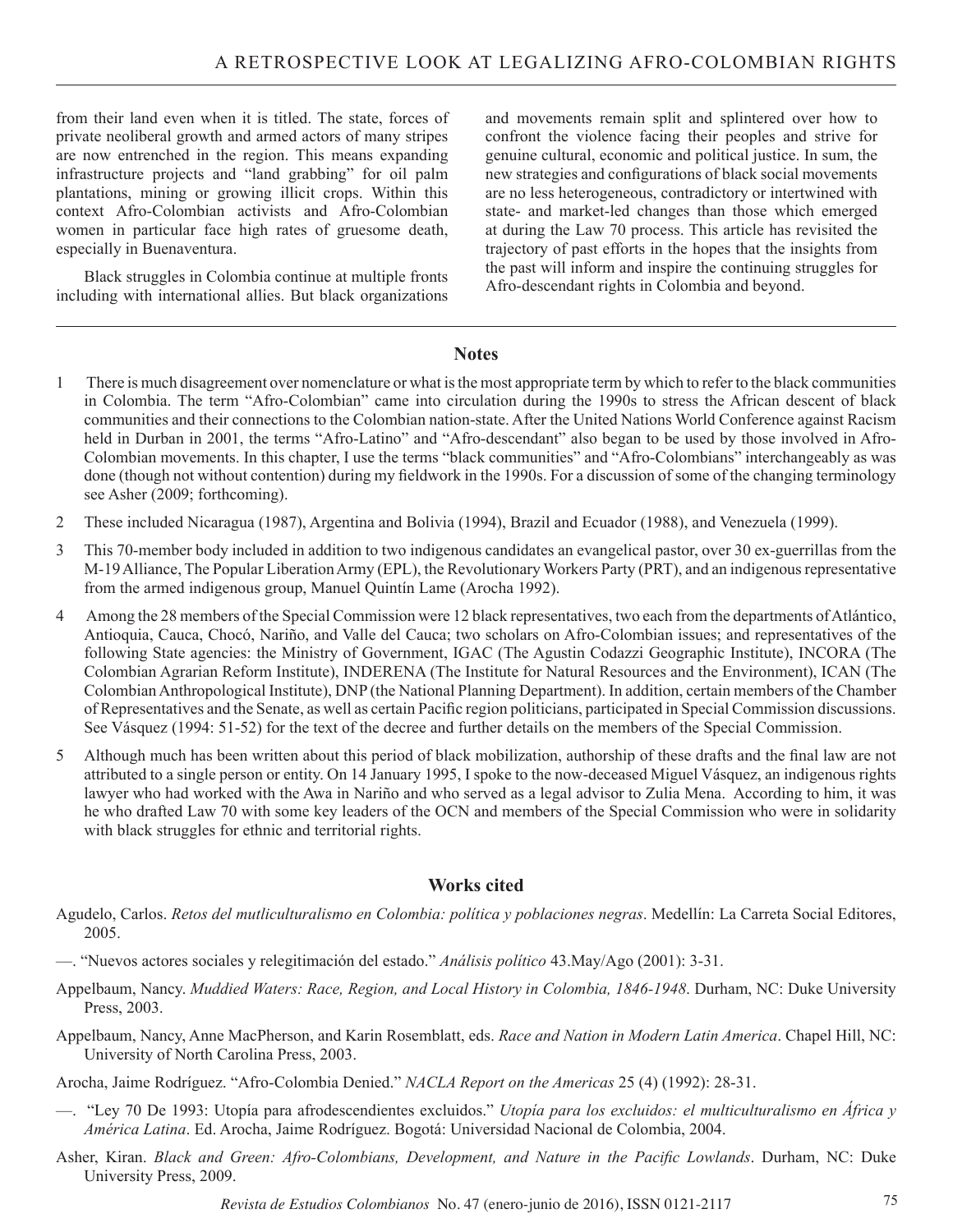- "From Afro-Colombians to Afro-descendants: The Trajectory of Black Social Movements in Colombia, 1990-2010." *Interrogating the Civil Society Agenda: Social Movements, Civic Participation, and Democratic Innovation*. Eds. Sonia Alvarez et al., Duke University Press, forthcoming.
- Cárdenas González, Roosbelinda. "Trayectorias de negridad: disputas sobre las definiciones contingentes de lo negro en América Latina." *Tabula Rasa* 13 (julio-diciembre) (2010): 147-89.
- Departamento Nacional de Planeación (DNP). *Plan de acción y programa de inversiones para el Pacífico 1995-1998. Conpes Document of the Plan Pacífico. Version for Discussion. Buenaventura, Unpublished Manuscript.* 1995.
- Dover, Robert V. H., and Joanne Rappaport. "Ethnicity Reconfigured: Indigenous Legislators and the Colombian Constitution of 1991." *Journal of Latin American Anthropology* 1(2) (1996): 2-17.
- Findji, Maria Teresa. "From Resistance to Social Movement: The Indigenous Authorities Movement in Colombia." *The Making of New Social Movements in Latin America: Identity, Strategy, and Democracy*. Eds. Escobar, Arturo and Sonia Alvarez. Boulder, CO: Westview Press, 1992. 112-33.
- Friedemann, Nina S. de. "'Troncos' among Black Miners in Colombia." *Miners and Mining in the Americas*. Eds. Greaves, Thomas and William Culvers. Manchester, UK: Manchester University Press, 1985b. 204-25.
- Friedemann, Nina S. de, and Jaime Arocha. *De Sol a Sol. Génesis, transformación y presencia de los negros en colombia*. Bogotá: Planeta, 1986.
- Friedemann, Nina S., and Jaime Arocha. "Colombia." *No Longer Invisible: Afro-Latin Americans Today.* Ed. Group, Minority Rights. London: Minority Rights Publications, 1995. 47-76.
- Gros, Christian. *Colombia indígena: identidad cultural y cambio social*. Bogotá, Colombia: CEREC, 1991.
- Grueso, Libia, Carlos Rosero, and Arturo Escobar. "The Process of Black Community Organizing in the Southern Pacific Coast Region of Colombia." *Cultures of Politics/Politics of Cultures: Re-Visioning Latin American Social Movements*. Eds. Alvarez, Sonia, Evelina Dagnino and Arturo Escobar. Boulder, CO: Westview Press, 1998. 196-219.
- Jackson, Jean. "The Impact of Recent National Legislation in the Vaupés Region of Colombia." *Journal of Latin American Anthropology* 1(2) (1996): 120-51.
- Leys Stepan, Nancy. *"The Hour of Eugenics": Race, Gender, and Nation in Latin America*. Ithaca, NY: Cornell University Press, 1991.
- Palacios, Marco. *Between Legitimacy and Violence: A History of Colombia, 1875-2002*. Trans. Stoller, Richard. Durham, NC: Duke University Press, 2006.
- Pardo, Mauricio. "Construcción reciente de elementos de liderazgo en el Pacífico colombiano." *Modernidad, identidad y desarrollo: construcción de sociedad y re-creación cultural en contextos de modernización*. Ed. Sotomayor, María Lucía. Bogotá: ICAN, 1998. 51-72.
- Restrepo, Eduardo. "Ethnicization of Blackness in Colombia." *Cultural Studies* 18 (5) (2004): 698-715.
- Rosero, Carlos. "Las omunidades afroamericanas y la lucha por el territorio." *Esteros* 1 (enero-marzo) (1993): 28-31.
- Sanders, James E. *Contentious Republicans: Popular Politics, Race, and Class in Nineteenth-Century Colombia*. Durham, NC: Duke University Press, 2004.
- Urrea, Fernando Giraldo, Hector F Ramírez, and Carlos L Viáfara. *Perfiles sociodemográficos de la población afrocolombiana en contextos urbano-regionales del país a comienzo del Siglo XXI*. Cali, Colombia: CIDSE-IRD-COLCIENCIAS, 2001.
- Vásquez, Miguel, A. *Las caras lindas de mi gente negra: legislación histórica para las comunidades negras de Colombia*. Bogotá: ICAN-Colcultura-PNR-PNUD, 1994.
- Villa, William. "La sociedad negra del Chocó." *Acción colectiva, estado y etnicidad en el Pacífico colombiano*. Ed. Pardo, Mauricio. Bogotá: ICANH, Colciencias, 2001. 207-28.
- Wade, Peter. "The Language of Race, Place and Nation in Colombia." *America Negra* 2 (1991): 41-68.
- —. *Blackness and Race Mixture: The Dynamics of Racial Identity in Colombia*. Baltimore and London: The Johns Hopkins Press, 1993.
- —. "The Cultural Politics of Blackness in Colombia." *American Ethnologist* 22 (2) (1995): 341-57.